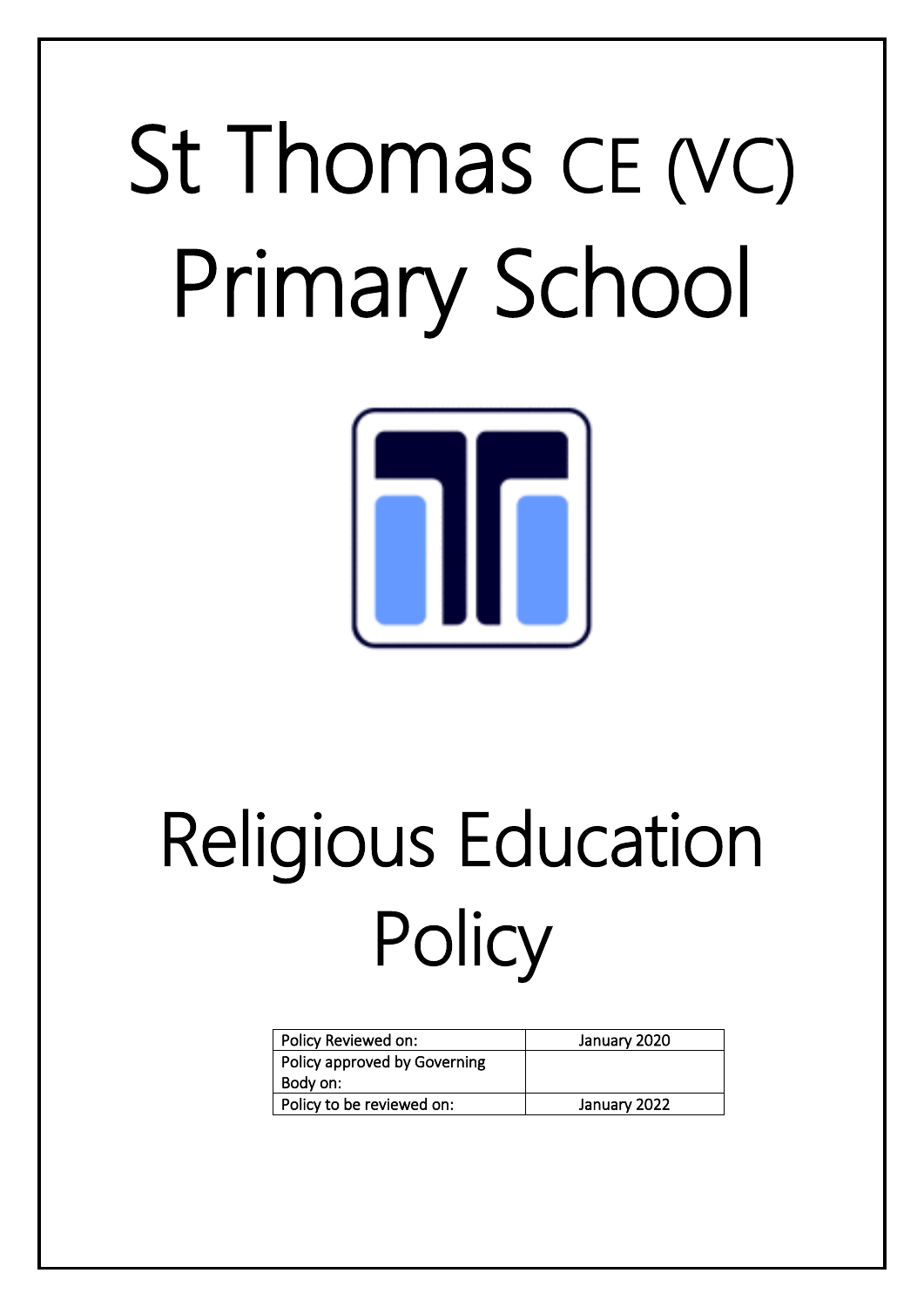



**Religious Education**

*Subject Policy*

# **RE at St Thomas**

### **Intent:**

Our vision for RE aims to give all pupils experience and knowledge of the Christian Faith explicitly through our Worship and RE and implicitly through our behaviour and attitudes throughout our school day. We believe that our children enjoy the stories and morals of the bible and teachings of Jesus Christ. This supports their personal development, our school togetherness and their engagement with the modern world.

Our world is enriched by a wide and profound diversity of cultures and beliefs. Human beings are strengthened and empowered by learning from each other. Engaging and stimulating RE helps to nurture informed and resilient responses to misunderstanding, stereotyping and division. It offers a place of integrity and security within which difficult or 'risky' questions can be tackled within a safe but challenging context. Religious education contributes dynamically to children and young people's education in schools by provoking challenging questions about meaning and purpose in life, beliefs about God, ultimate reality, issues of right and wrong and what it means to be human.

In RE pupils discover, explore and consider different answers to these questions, in local, national and global contexts, through learning about and from religions and other world views. They learn to appraise the value of wisdom from different sources, to develop and express their insights in response, and to agree or disagree respectfully.

Teaching should equip pupils with knowledge and understanding of a range of religions and other world views, enabling them to develop their ideas, values and identities. It should develop in pupils an aptitude for dialogue so that they can participate positively in society with its diverse understanding of life from religious and other world views.

Pupils should gain and deploy the skills needed to understand, interpret and evaluate texts, sources of wisdom and authority and other evidence. They learn to articulate clearly and coherently their personal beliefs, ideas, values and experiences while respecting the right of others to differ.

**Special Educational Needs Disability (SEND) / Pupil Premium / Higher Attainers**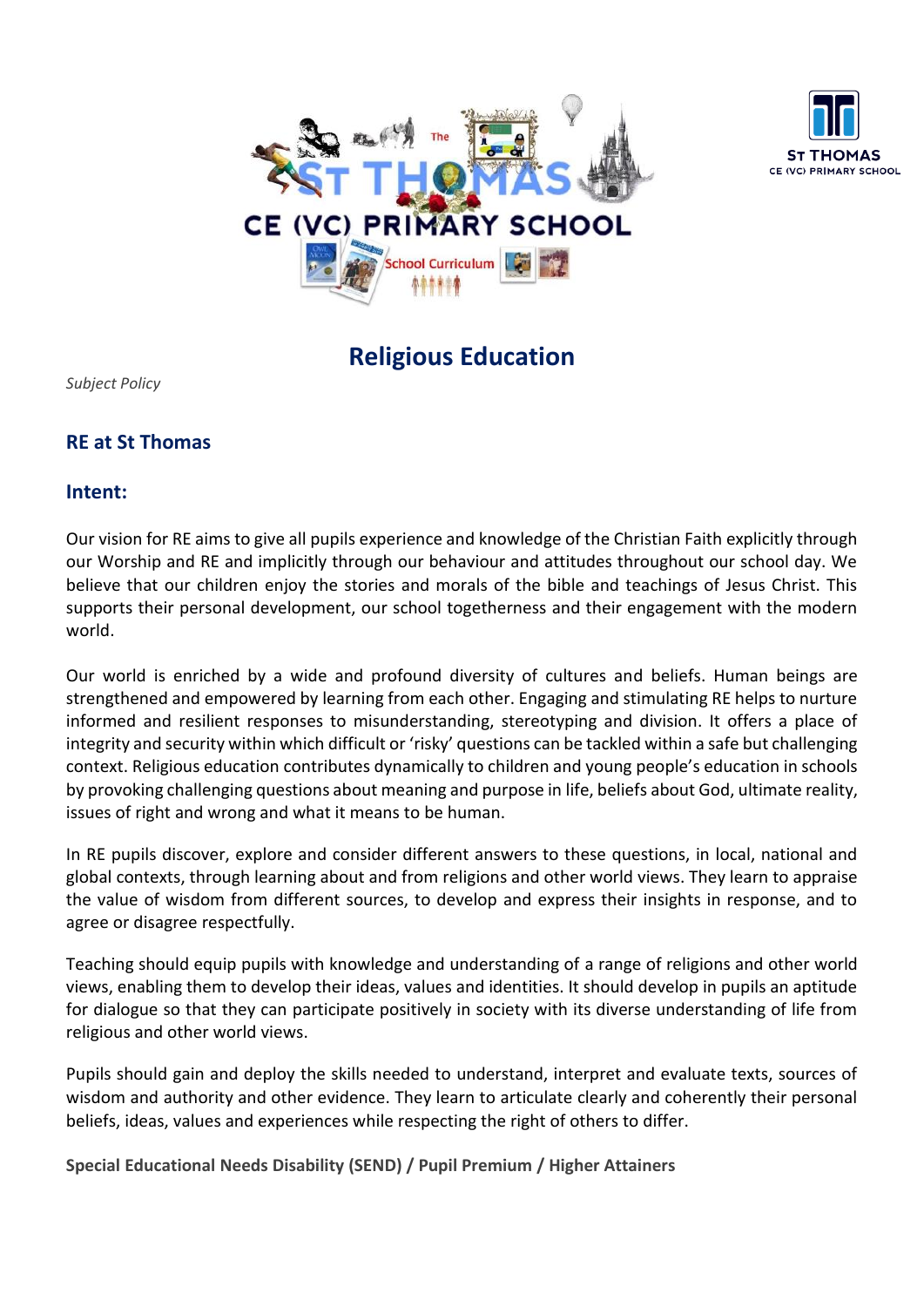All children will have Quality First Teaching. Any child with identified SEND or in receipt of pupil premium funding may have work additional to and different from their peers in order to access the curriculum dependent upon their needs. As well as this, our school offers a demanding and varied curriculum, providing children with a range of opportunities in order for them to reach their full potential and consistently achieve highly from their starting points.

## **Implementation:**

In our school, the curriculum is based on the Local Agreed Syllabus for Calderdale Kirklees and Leeds (Believing and Belonging), produced by SACRE for teaching from September 2019.

There are three broad aims, each subdivided into two areas. A balance of these should be included in any curriculum plan at every key stage. Pupils and students should:

- A. Investigate the beliefs and practices of religions and other world views;
- B. Investigate how religions and other world views address questions of meaning, purpose & value;
- C. Investigate how religions and other world views influence morality, identity and diversity.

At Key Stage 1, teaching and learning is focused around Christianity and Islam, alongside understanding of non-religious approaches to life. At Key Stage 2, teaching and learning is extended to include Christianity, Islam, Judaism and Sikhism, alongside understanding of non-religious approaches to life. Other faiths will be studied alongside the core religions and pupils will additionally study Hinduism and Buddhism systematically at secondary level.

Religious Education is planned from our two year rolling programme scheme of work which follows units from the Kirklees Local Agreed Syllabus for RE. To support delivery of the syllabus, we plan our lessons around the units of work provided to support it. Each unit of work will follow a Big Question throughout it that is related to that particular unit. Children will have opportunity to explore and discuss questions. It is mainly taught as part of our creative curriculum and has been planned where appropriate to fit in with specific curriculum topics. RE enables children to investigate and reflect on some of the most fundamental questions asked by people. As a Christian school, we believe that every child should feel that they are appreciated, loved valued and unique, because God made them that way.

At St Thomas we develop the children's knowledge and understanding of the major world's faiths, and we address the fundamental questions in life, for example the meaning of life and the existence of a divine spirit. We enable the children to develop their knowledge not only of Christianity but also of other world religions, Sikhism, Islam and Judaism. Children reflect on what it means to have a faith and to develop their own spiritual knowledge and understanding. We explore RE through key questions, enquiry and investigation. We help the children learn *from* religions as well as *about* religion.

### **Impact:**

The objectives of teaching religious education in our school are to help children:

- In line with St Thomas values, to show respect for themselves and others;
- Have respect for other people's views, and celebrate the diversity in society;
- Develop an awareness of spiritual and moral issues arising in their lives;
- Develop knowledge and understanding of Christianity and other major world religions and value systems found in Britain.
- Develop an understanding of what it means to be committed to a religious tradition;
- British values of democracy, the rule of law, individual liberty and mutual respect and tolerance of those with different faiths and beliefs.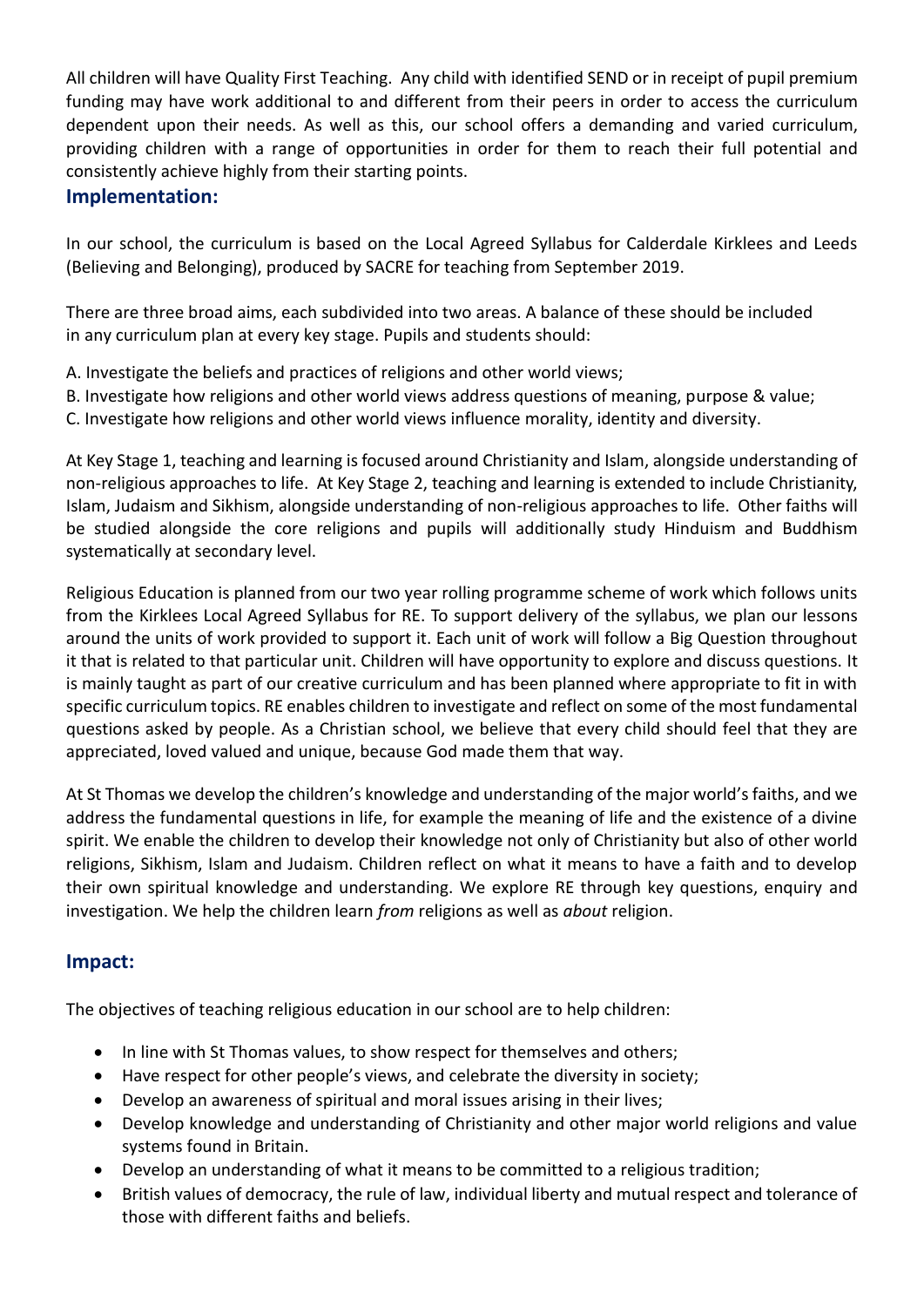- To be able to reflect on their own experiences and to develop a personal response to the fundamental questions of life;
- Develop an understanding of religious traditions and appreciate the cultural differences in Britain today.
- Develop investigative and research skills, and make reasoned judgements about religious issues.

RE contributes to oracy and literacy through writing thoughts, opinions, discussions and questions. RE at St Thomas makes a substantial contribution to pupils' SMSC development by, for example, weekly quiet reflection time in class collective worship following our termly themes. A rounded programme of Collective Worship helps to promote SMSC, providing clear guidance on what is right and what is wrong. Organised visits to religious leaders and their places of worship instil a respect and consideration of all faiths.

#### **Leadership and Management**

The RE coordinator supports and monitors the subject and ensures the time spent on RE is based on recommendations set out in the Curriculum Review (1996). This is 'A minimum 5% of curriculum time is given to RE.' this is equivalent to 36 hours per year in key stage 1 and 45 hours per year in key stage 2.

The RE coordinator's role is to support staff in the following ways:

- Setting tasks which are open-ended and can have a variety of responses;
- Providing resources of different complexity, adapted to the ability of the child;
- Using classroom assistants to support the work of individuals or groups of children;
- Providing activity based tasks that all children can access.

Lessons are normally taught by the class teacher or a qualified teacher covering PPA.

Where possible we want our pupils to have opportunities to encounter other faith communities through visits to local places of worship or visits from members of different faith communities.

Our teaching and learning styles in RE enable children to build their own experiences and extend their knowledge and understanding of religious traditions. Children can explore religious festivals such as Easter, Advent and Harvest to further develop their religious thinking.

A variety of teaching methods are used including art, music, discussion, the development of thinking skills, drama, godly play, the use of artefacts, pictures, film, visits, stories and the use of periods of stillness and quiet reflection. We recognise the fact that all classes in our school have children of widely differing abilities, so we provide suitable learning opportunities for all children by ensuring the challenge of the task suits the ability of the child. We achieve this in a variety of ways, for example by:

#### **Monitoring and Evaluation**

We assess progress of pupils against the end of key stage statements in the syllabus. Teachers assess children's work in Religious Education by making informal judgements as they observe pupils during lessons. On completion of a piece of work, the teacher assesses the work and gives the child written or verbal feedback. Teachers also feedback at the end of each curriculum topic and an evaluation is carried out. RE is assessed by the RE Co-ordinator at the end of Key Stage 1 and Key Stage 2 and children's work monitored throughout the year through book scrutiny.